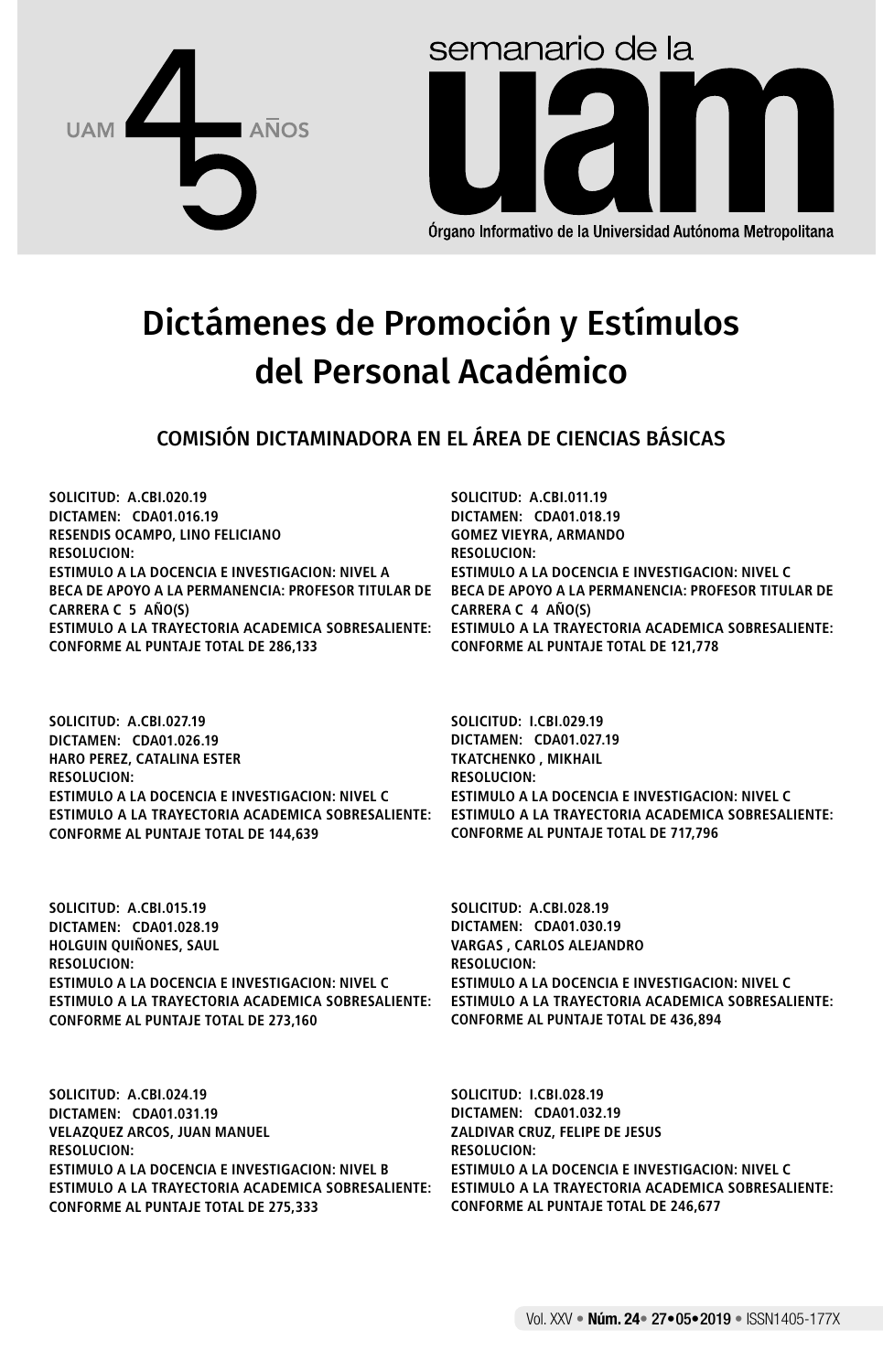#### COMISIÓN DICTAMINADORA EN EL ÁREA DE INGENIERÍA

**SOLICITUD: A.CBI.002.19 DICTAMEN: CDA02.015.19 OLIVARES GALVAN, JUAN CARLOS RESOLUCION: ESTIMULO A LA DOCENCIA E INVESTIGACION: NIVEL C BECA DE APOYO A LA PERMANENCIA: PROFESOR TITULAR DE CARRERA C 5 AÑO(S) ESTIMULO A LA TRAYECTORIA ACADEMICA SOBRESALIENTE: CONFORME AL PUNTAJE TOTAL DE 340,020**

#### COMISIÓN DICTAMINADORA EN EL ÁREA DE CIENCIAS BIOLÓGICAS

| SOLICITUD: X.CBS.002.19                                                                              | SOLICITUD: X.CBS.006.19   |
|------------------------------------------------------------------------------------------------------|---------------------------|
| DICTAMEN: CDA03.001.19                                                                               | DICTAMEN: CDA03.002.19    |
| DOMINGUEZ ECHEVERRIA. MARIA PATRICIA                                                                 | PALACIOS MARTINEZ, MONIKA |
| <b>RESOLUCION:</b>                                                                                   | <b>RESOLUCION:</b>        |
| ESTIMULO A LA DOCENCIA E INVESTIGACION: NO ESTIMULO A LA DOCENCIA E INVESTIGACION: NO                |                           |
| <b>OTORGADO</b>                                                                                      | <b>OTORGADO</b>           |
| ESTIMULO A LA TRAYECTORIA ACADEMICA SOBRESALIENTE:       BECA DE APOYO A LA PERMANENCIA: NO OTORGADA |                           |
| CONFORME AL PUNTAJE TOTAL DE 167.698                                                                 |                           |
|                                                                                                      |                           |

**SOLICITUD: X.CBS.004.19 DICTAMEN: CDA03.003.19 MOTA ROJAS, DANIEL RESOLUCION: ESTIMULO A LA DOCENCIA E INVESTIGACION: NIVEL C ESTIMULO A LA TRAYECTORIA ACADEMICA SOBRESALIENTE: CONFORME AL PUNTAJE TOTAL DE 606,659**

**SOLICITUD: X.CBS.007.19 DICTAMEN: CDA03.005.19 MELO RUIZ, VIRGINIA EUSTOLIA RESOLUCION: ESTIMULO A LA DOCENCIA E INVESTIGACION: NIVEL C ESTIMULO A LA TRAYECTORIA ACADEMICA SOBRESALIENTE: CONFORME AL PUNTAJE TOTAL DE 362,617**

**SOLICITUD: I.CBS.001.19 DICTAMEN: CDA03.006.19 GUEVARA CHUMACERO, LUIS MANUEL RESOLUCION: ESTIMULO A LA DOCENCIA E INVESTIGACION: NIVEL B ESTIMULO A LA TRAYECTORIA ACADEMICA SOBRESALIENTE: ESTIMULO A LA TRAYECTORIA ACADEMICA SOBRESALIENTE: CONFORME AL PUNTAJE TOTAL DE 126,673**

**SOLICITUD: I.CBS.004.19 DICTAMEN: CDA03.007.19 SORIANO SANTOS, JORGE RESOLUCION: ESTIMULO A LA DOCENCIA E INVESTIGACION: NIVEL C CONFORME AL PUNTAJE TOTAL DE 447,991**

**SOLICITUD: I.CBS.005.19 DICTAMEN: CDA03.008.19 LAZZARINI LECHUGA, ROBERTO CARLOS RESOLUCION: ESTIMULO A LA DOCENCIA E INVESTIGACION: NIVEL C ESTIMULO A LA TRAYECTORIA ACADEMICA SOBRESALIENTE: CONFORME AL PUNTAJE TOTAL DE 91,434**

**SOLICITUD: I.CBS.002.19 DICTAMEN: CDA03.009.19 JIMENEZ ANGUIANO, ANABEL RESOLUCION: ESTIMULO A LA DOCENCIA E INVESTIGACION: NIVEL C ESTIMULO A LA TRAYECTORIA ACADEMICA SOBRESALIENTE: CONFORME AL PUNTAJE TOTAL DE 328,025**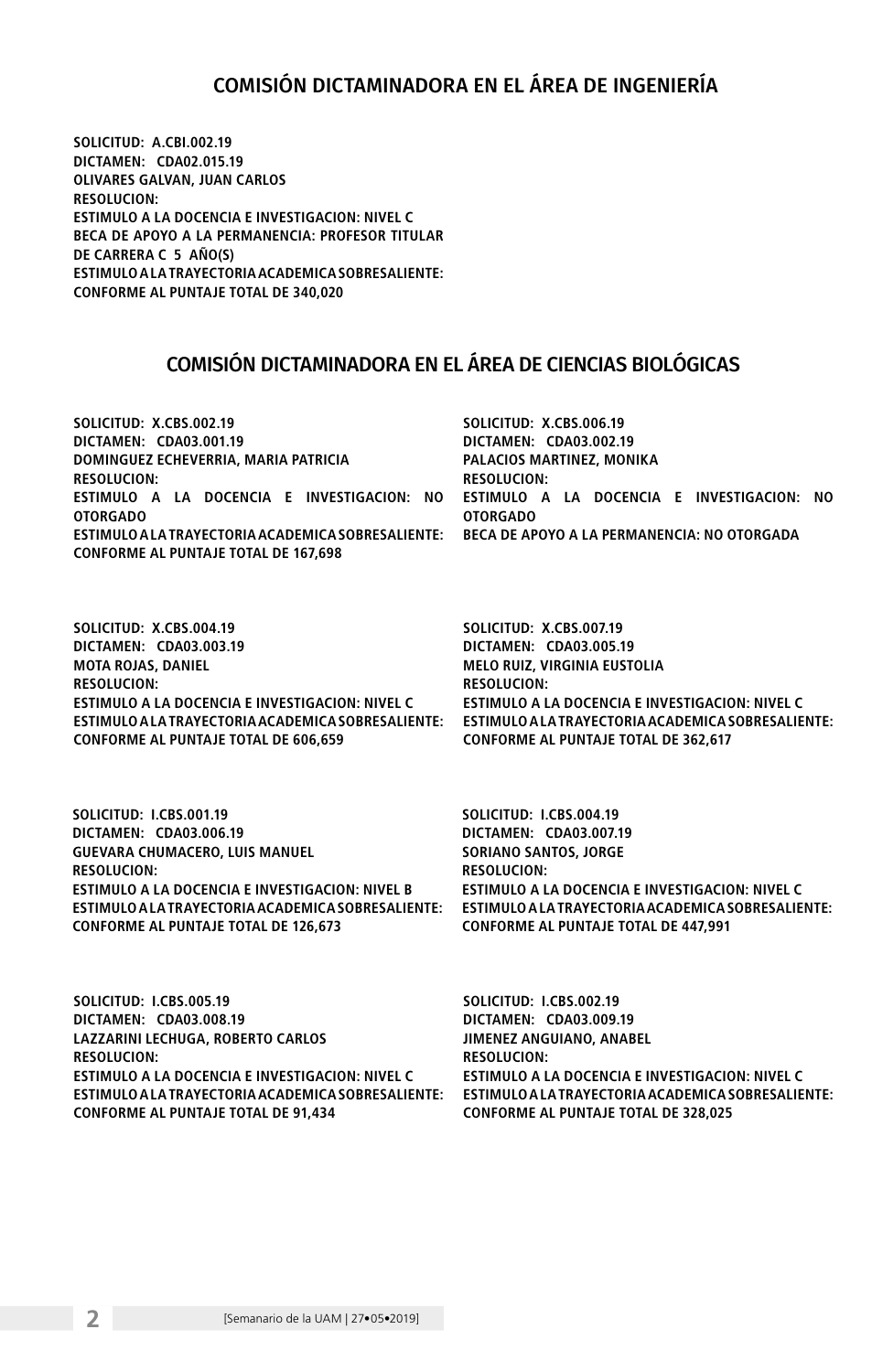**SOLICITUD: L.CBS.001.19 DICTAMEN: CDA03.011.19 FLORES PEDROCHE, JOSE FRANCISCO RESOLUCION: ESTIMULO A LA DOCENCIA E INVESTIGACION: NIVEL A ESTIMULO A LA TRAYECTORIA ACADEMICA SOBRESALIENTE: CONFORME AL PUNTAJE TOTAL DE 351,063**

**SOLICITUD: L.CBS.002.19 DICTAMEN: CDA03.013.19 DIAZ RAMIREZ, MAYRA RESOLUCION: ESTIMULO A LA DOCENCIA E INVESTIGACION: NIVEL C BECA DE APOYO A LA PERMANENCIA: PROFESOR TITULAR DE CARRERA C 2 AÑO(S) ESTIMULO A LA TRAYECTORIA ACADEMICA SOBRESALIENTE: CONFORME AL PUNTAJE TOTAL DE 117,825**

**SOLICITUD: I.CBS.003.19 DICTAMEN: CDA03.015.19 CASTAÑEDA LOPEZ, OFELIA RESOLUCION: ESTIMULO A LA DOCENCIA E INVESTIGACION: NIVEL A BECA DE APOYO A LA PERMANENCIA: PROFESOR TITULAR DE CARRERA C 3 AÑO(S) ESTIMULO A LA TRAYECTORIA ACADEMICA SOBRESALIENTE: CONFORME AL PUNTAJE TOTAL DE 116,005**

**SOLICITUD: I.CBS.008.19 DICTAMEN: CDA03.017.19 IBAÑEZ AGUIRRE, ANA LAURA RESOLUCION: ESTIMULO A LA DOCENCIA E INVESTIGACION: NIVEL C ESTIMULO A LA TRAYECTORIA ACADEMICA SOBRESALIENTE: CONFORME AL PUNTAJE TOTAL DE 358,487**

**SOLICITUD: I.CBS.009.19 DICTAMEN: CDA03.021.19 SALAZAR GONZALEZ, MARGARITA RESOLUCION: ESTIMULO A LA TRAYECTORIA ACADEMICA SOBRESALIENTE: PUNTAJE TOTAL 129,948**

**SOLICITUD: I.CBS.015.19 DICTAMEN: CDA03.024.19 GOMEZ GONZALEZ, BEATRIZ RESOLUCION: ESTIMULO A LA DOCENCIA E INVESTIGACION: NIVEL B ESTIMULO A LA TRAYECTORIA ACADEMICA SOBRESALIENTE: PUNTAJE TOTAL 102,936CONFORME AL PUNTAJE TOTAL DE 119,197**

**SOLICITUD: I.CBS.007.19 DICTAMEN: CDA03.012.19 RETANA MARQUEZ, MARIA DEL SOCORRO IMELDA RESOLUCION: ESTIMULO A LA DOCENCIA E INVESTIGACION: NIVEL C ESTIMULO A LA TRAYECTORIA ACADEMICA SOBRESALIENTE: CONFORME AL PUNTAJE TOTAL DE 335,881**

**SOLICITUD: C.CNI.002.19 DICTAMEN: CDA03.014.19 ORTIZ LOPEZ, ADELA IRMENE RESOLUCION: ESTIMULO A LA DOCENCIA E INVESTIGACION: NIVEL B ESTIMULO A LA TRAYECTORIA ACADEMICA SOBRESALIENTE: CONFORME AL PUNTAJE TOTAL DE 176,042**

**SOLICITUD: L.CBS.003.19 DICTAMEN: CDA03.016.19 JIMENEZ GUZMAN, JUDITH RESOLUCION: ESTIMULO A LA DOCENCIA E INVESTIGACION: NIVEL C BECA DE APOYO A LA PERMANENCIA: PROFESOR TITULAR DE CARRERA C 5 AÑO(S) ESTIMULO A LA TRAYECTORIA ACADEMICA SOBRESALIENTE: CONFORME AL PUNTAJE TOTAL DE 204,083**

**SOLICITUD: I.CBS.012.19 DICTAMEN: CDA03.019.19 HUERTA OCHOA, SERGIO RESOLUCION: ESTIMULO A LA DOCENCIA E INVESTIGACION: NIVEL C ESTIMULO A LA TRAYECTORIA ACADEMICA SOBRESALIENTE: CONFORME AL PUNTAJE TOTAL DE 400,435**

**SOLICITUD: I.CBS.013.19 DICTAMEN: CDA03.022.19 SOBRINO FIGUEROA, ALMA SOCORRO RESOLUCION: ESTIMULO A LA DOCENCIA E INVESTIGACION: NIVEL B ESTIMULO A LA TRAYECTORIA ACADEMICA SOBRESALIENTE: PUNTAJE TOTAL 285,767**

**SOLICITUD: I.CBS.011.19 DICTAMEN: CDA03.025.19 VARGAS ALVARADO, YOLANDA RESOLUCION: ESTIMULO A LA TRAYECTORIA ACADEMICA SOBRESALIENTE:**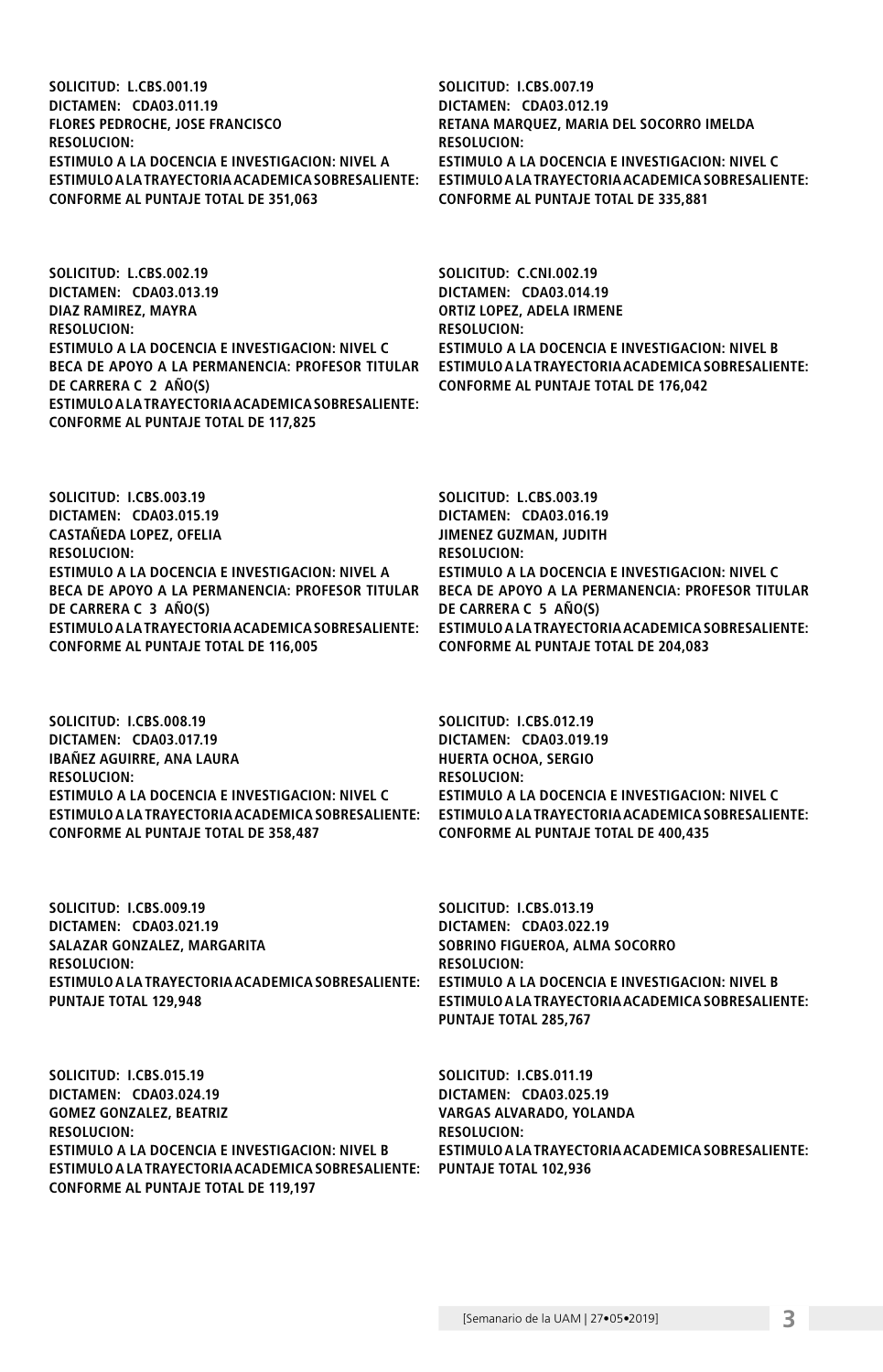### COMISIÓN DICTAMINADORA EN EL ÁREA DE CIENCIAS DE LA SALUD

**SOLICITUD: X.CBS.005.19 DICTAMEN: CDA04.001.19 FLORES HERNANDEZ, NALLELI DAYSI RESOLUCION: ESTIMULO A LA DOCENCIA E INVESTIGACION: NIVEL A BECA DE APOYO A LA PERMANENCIA: TECNICO ACADEMICO BECA DE APOYO A LA PERMANENCIA: PROFESOR ASOCIADO TITULAR DE CARRERA B 1 AÑO(S)**

**SOLICITUD: X.CBS.001.19 DICTAMEN: CDA04.002.19 BADILLO BARBA, MONICA RESOLUCION: ESTIMULO A LA DOCENCIA E INVESTIGACION: NIVEL A DE CARRERA D 3 AÑO(S)**

**SOLICITUD: X.CBS.008.19 DICTAMEN: CDA04.003.19 CUAPIO ORTIZ, ANGELICA ARACELI RESOLUCION: PROMOCION: NO OTORGADA ESTIMULO A LA DOCENCIA E INVESTIGACION: NO OTORGADO OTORGADO BECA DE APOYO A LA PERMANENCIA: PROFESOR TITULAR CONFORME AL PUNTAJE TOTAL DE 846,541 DE CARRERA A 1 AÑO(S)**

**SOLICITUD: X.CBS.009.19 DICTAMEN: CDA04.004.19 LOPEZ GOERNE, TESSY MARIA RESOLUCION: ESTIMULO A LA DOCENCIA E INVESTIGACION: NO ESTIMULO A LA TRAYECTORIA ACADEMICA SOBRESALIENTE:** 

#### COMISIÓN DICTAMINADORA EN EL ÁREA DE CIENCIAS SOCIALES

**SOLICITUD: I.CSH.004.19 DICTAMEN: CDA05.001.19 CHIHU AMPARAN, AQUILES RESOLUCION: ESTIMULO A LA DOCENCIA E INVESTIGACION: NIVEL A ESTIMULO A LA TRAYECTORIA ACADEMICA SOBRESALIENTE: CONFORME AL PUNTAJE TOTAL DE 235,178**

## COMISIÓN DICTAMINADORA EN EL ÁREA DE CIENCIAS ECONÓMICO ADMINISTRATIVAS

| SOLICITUD: I.CSH.015.19                            | SOLICITUD: I.CSH.014.19                            |
|----------------------------------------------------|----------------------------------------------------|
| DICTAMEN: CDA06.001.19                             | DICTAMEN: CDA06.002.19                             |
| MOLINA SALAZAR, RAUL ENRIOUE                       | RENDON COBIAN, MARCELA VICTORIA                    |
| <b>RESOLUCION:</b>                                 | <b>RESOLUCION:</b>                                 |
| ESTIMULO A LA DOCENCIA E INVESTIGACION: NIVEL A    | ESTIMULO A LA DOCENCIA E INVESTIGACION: NO         |
| ESTIMULO A LA TRAYECTORIA ACADEMICA SOBRESALIENTE: | <b>OTORGADO</b>                                    |
| <b>CONFORME AL PUNTAJE TOTAL DE 330.468</b>        | BECA DE APOYO A LA PERMANENCIA: PROFESOR TITULAR   |
|                                                    | DE CARRERA C 5 AÑO(S)                              |
|                                                    | ESTIMULO A LA TRAYECTORIA ACADEMICA SOBRESALIENTE: |

**CONFORME AL PUNTAJE TOTAL DE 226,336**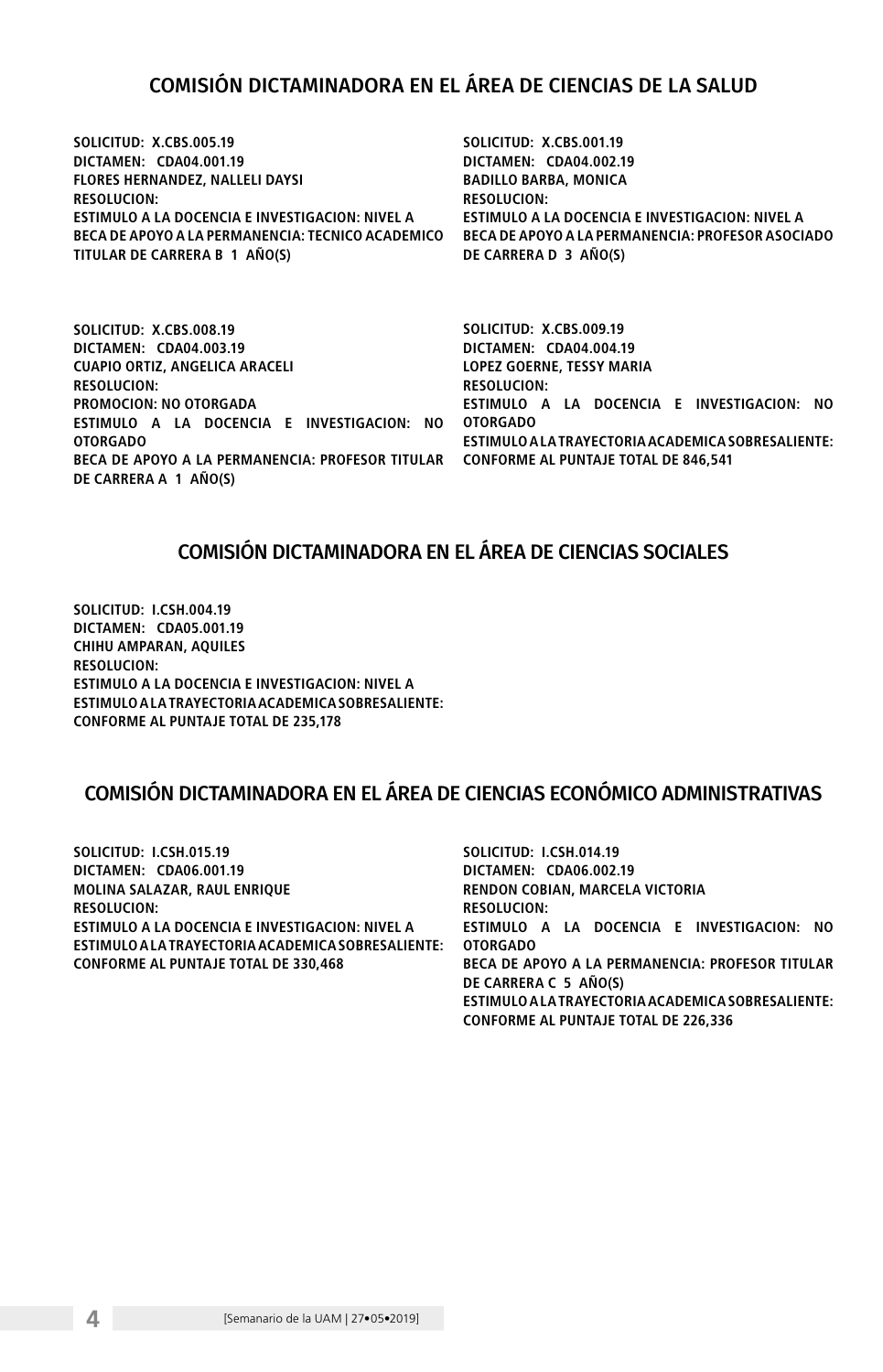## COMISIÓN DICTAMINADORA EN EL ÁREA DE HUMANIDADES

**SOLICITUD: I.CSH.013.19 DICTAMEN: CDA07.003.19 HERNANDEZ MARTINEZ, LAURA ADRIANA RESOLUCION: ESTIMULO A LA DOCENCIA E INVESTIGACION: NIVEL A BECA DE APOYO A LA PERMANENCIA: PROFESOR TITULAR DE CARRERA C 5 AÑO(S) ESTIMULO A LA TRAYECTORIA ACADEMICA SOBRESALIENTE: CONFORME AL PUNTAJE TOTAL DE 287,285**